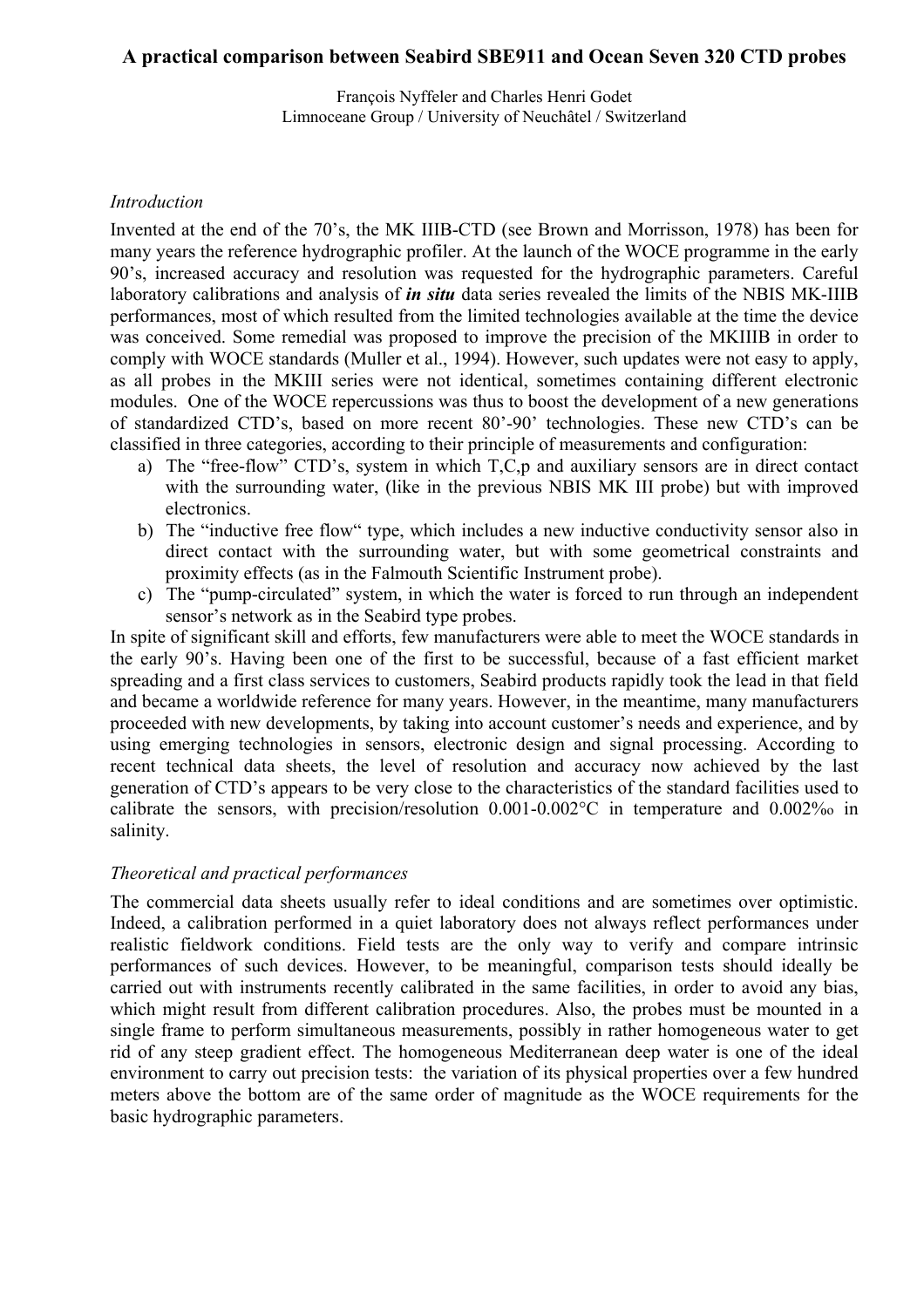### *A field intercomparison between Seabird 911 and Ocean Seven 320 CTD probes*

The OCEAN SEVEN 320 multiparameter CTD (OS320) probe is the last product of IDRONAUT, a manufacturer of high quality marine instrumentation (http://www.idronaut.it). In the OS 320 probe, the array of redundant T and C sensors is in direct contact with the surrounding water, avoiding thus the need of an external pump and associated flushing delays, as well as manifold electrical connectors. Conductivity is measured according to the principle of the free flow cell as in the earlier NBIS MKIII probe, however with significant improvement in the design of a seven uncoated rings quartz cell (http://www.idronaut.it/multi probes/320/main.html). The SEABIRD 911 probe is actually the world wide recognized high precision CTD oceanographic probe, in which an external pump circulates seawater across a network of external, high precision sensors.

The ADIOS ADW3 cruise (24.5-2.6.2002) was a unique opportunity to compare the performances of the OS 320 probe and a Seabird 911 CTD, which is part of the permanent facilities available on board the R.V Urania ship. Due to time constraints, the OS 320 was rapidly factory calibrated just before the cruise, but a refined post-cruise calibration was performed at the Saclant's facilities in June 2002, which resulted in very small updates of the earlier factory calibration constants. The SBE 911 was last calibrated at the same Saclant's facilities in February 2002. The comparison between both devices was thus really meaningful. The work area was located around 39°25 N / 6°05E, where the water depth is more than 2800m, thus with a homogeneous bottom water more than 800m thick. In that area, some staircase like gradients in temperature and salinity were depicted at mid depth and are also relevant for such a comparison. Both devices were mounted close to each other in a rosette frame. The sea cable powered the SBE 911 and transmitted data, while an external battery was added to the OS 320, its data being stored in a 64 Mbytes internal memory. Because of an unexpected hardware failure of the SBE 911, only one deep cast is available for that intercomparison. However, that single cast illuminates the agreement between data provided by both devices, in spite of the conceptual differences in the measurement system. The OS 320 was used for the follow up of the cruise, and values obtained in the homogeneous deep water of the area remained within a range of 0.003°C for temperature and 0.006 psu for salinity.

#### *Results*

In order to compare performances and efficiency of different CTD probes under fieldwork conditions, and pending any universal standard, the Seabird products are actually recognized as reference in that field. Our comparison thus focused on the absolute values of the hydrographic parameters in the near bottom homogeneous layer, but also on the response of the sensors in the staircase like structure at mid-depth. The 500 dbar-to-bottom section of the cast is displayed in figure 1, with expanded scales for potential temperature and salinity. Indeed, by contrast with in situ temperature which varies significantly due to the pressure effect, potential temperature is very stable in the deep layer and its variations are  $\leq 0.005^{\circ}$  C over 1000m thickness. The OS320's potential temperature is higher by 0.0015°C compared to SBE 911's temperature. That difference is constant over the last 800 dbar, and remains within the WOCE standards. Apart from the small jump in salinity for the OS320 around 2000 dbar, the calculated salinity only differ by dS=0.002- 0.003  $\degree$ /00. The conductivity overlap with differences dC<0.003 mS/cm even in the staircase section (500-1500 dbar in fig. 2). The small jump in salinity at 2000dbar correspond to a step dC<0.001 mS/cm in conductivity. Such a jump was not observed in the subsequent deep casts of the cruise, and it is likely due to a small impurity temporarily trapped in the measuring cell. The differences between calculated salinities mainly result from the difference in temperature between the two probes.

## *Conclusions*

The ADIOS W3 cruise was an opportunity to compare performances of two CTD's systems based on different concepts, the SBE911 and OS320 systems respectively. Although only one single twin cast could be performed, the results suggests that in spite of small discrepancies, the accuracy of both systems is rather close and remains within the uncertainties range included in the WOCE standards. The actual challenges for the end users might thus become to really choose their equipments according to their practical needs and resources, and also to take into account the most recent evolution of the technology in the field of sensors and CTD's concepts.